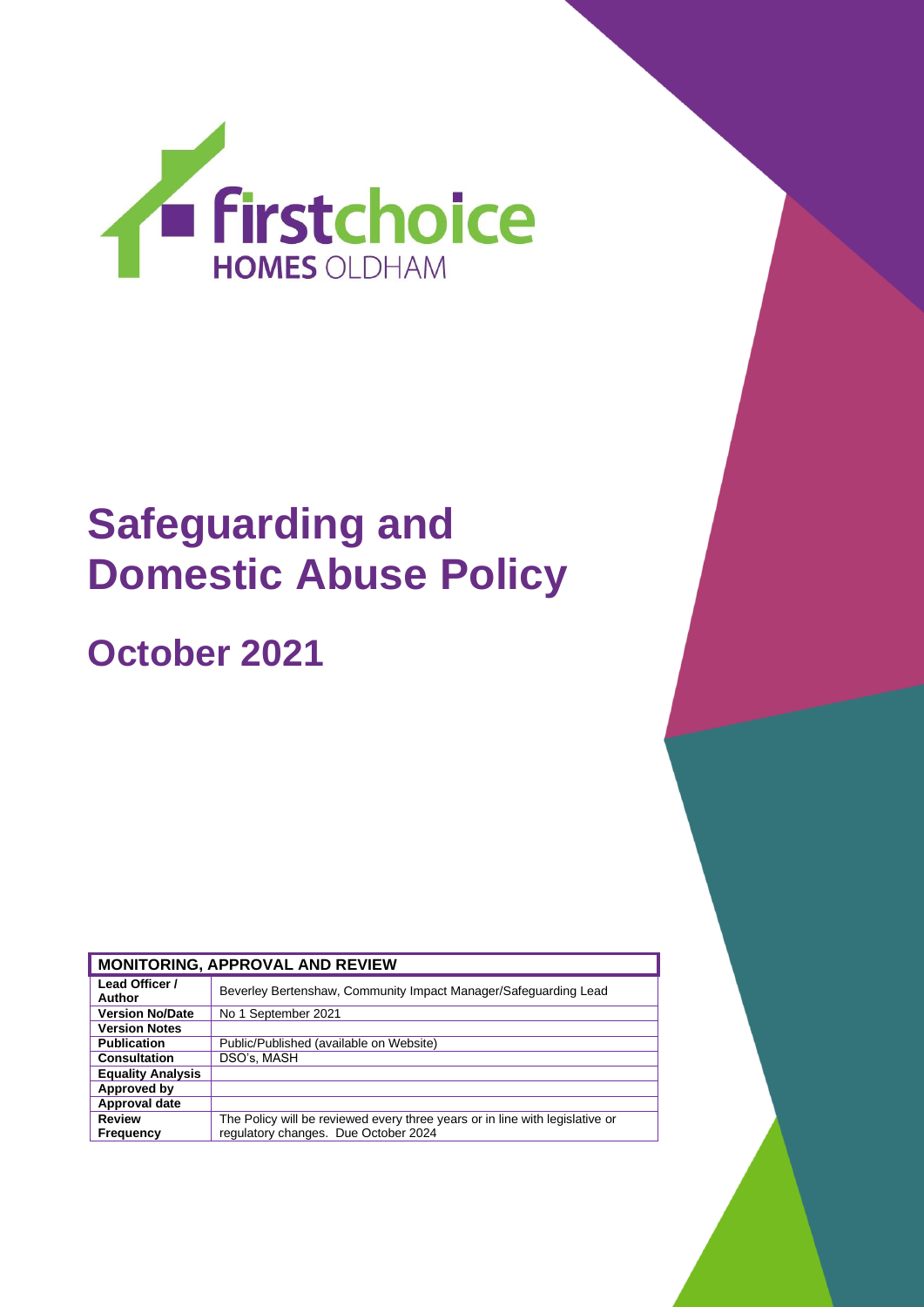# **Safeguarding and Domestic Abuse Policy**

### **Contents**

| 1.             | <b>Purpose</b>                                              | 3 |
|----------------|-------------------------------------------------------------|---|
| 2.             | <b>Policy details</b>                                       | 3 |
| 3.             | FCHO's approach                                             | 4 |
| 4.             | Links to FCHO Strategic Plan                                | 4 |
| 5 <sub>1</sub> | Links to other FCHO Policies, Statements and Procedures     | 5 |
| 6.             | Links to Local Safeguarding Boards, Policies and Strategies | 5 |
| 7.             | Legislative and Other Guidelines                            | 5 |

### **Appendices**

| Appendix 1 Safeguarding guidance for all FCHO colleagues                                                |
|---------------------------------------------------------------------------------------------------------|
| Appendix 2 Safeguarding Alert process for FCHO colleagues                                               |
| Appendix 3 Domestic Abuse Alert process for FCHO colleagues                                             |
| Appendix 4 Threats of Suicide / Self-Harm, or where an immediate risk of harm/to life is<br>identified. |
| Appendix 5 Reviewing and recording of safeguarding alert information for FCHO                           |

Designated Safeguarding Officers

2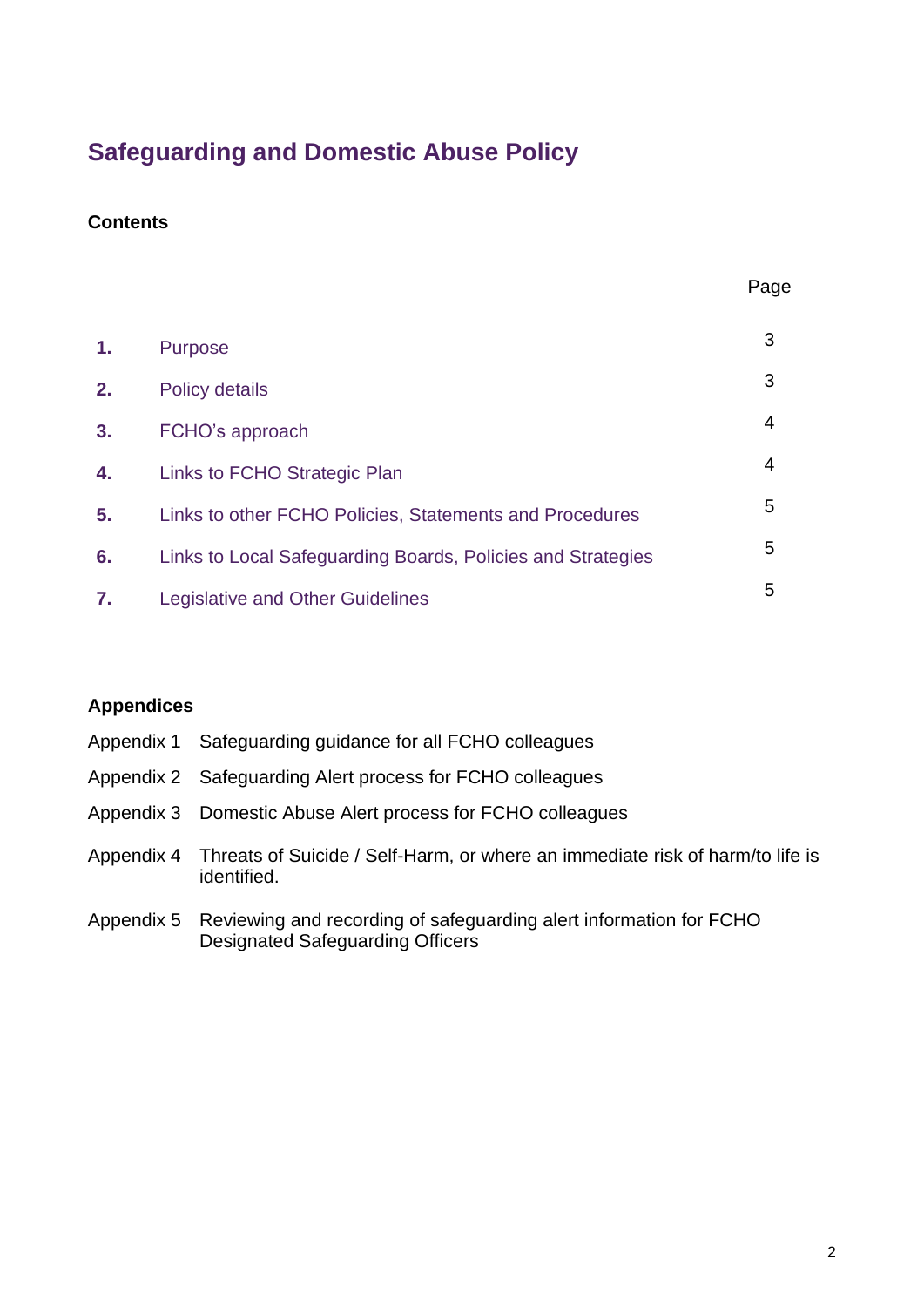## **1. Purpose**

- 1.1 To provide effective and consistent support through partnership working to prevent abuse.
- 1.2 To comply with the Regulatory Framework for Social Housing in England and relevant legislation e.g. The Care Act 2014.
- 1.3 To outline First Choice Homes Oldham's (FCHO) commitment to ensuring that all children and adults are protected and kept safe from harm whilst engaged in services organised by FCHO.
- 1.4 This policy is for all FCHO colleagues, Non-Executive Directors, volunteers, or anyone working on behalf of, delivering a service for, or representing FCHO.

# **2. Policy Details**

### **2.1 Aims of the Policy**

This policy aims to ensure that FCHO will:

- Provide sensitive, timely and appropriate responses to customers and colleagues
- Provide a range of services that maintain the safety and security of customers
- Recognise the different access needs of diverse communities and respond positively to the sensitive personal needs and issues facing customers
- **•** Provide responsive and timely support to FCHO customers through Neighbourhood and Community Support Services to enable them to sustain their tenancies
- Provide advice on the housing options that are available to the victims/survivors of domestic abuse and consider these customers as exceptions to the FCHO Lettings policy
- Refer (or signpost where appropriate), customers experiencing domestic abuse to the appropriate services as soon as possible
- Promote advice and support services for the victims and survivors of domestic abuse via the FCHO website
- Follow any relevant child protection/safeguarding procedures where it is believed a child is at risk
- Provide timely intervention and advice to prevent and reduce homelessness in relation to domestic abuse
- Explain to perpetrators the consequences of their actions in line with FCHO's antisocial behaviour policy and take enforcement action if required
- Use a partnership approach to dealing with safeguarding and domestic abuse, by working with local, regional, and national agencies (e.g., Oldham Refuge, Women's Aid, MASH, Vulnerable Adult Services, and the Forced Marriage Unit)
- Provide colleagues with training and support to enable them to take appropriate action in relation to this policy and the needs and circumstances of individual customers
- Work in partnership with other agencies recognising FCHO's role in dealing with safeguarding and domestic abuse in a multi-agency context
- Contribute through service provision and participation, in all protection arrangements (e.g., MARAC and MASH)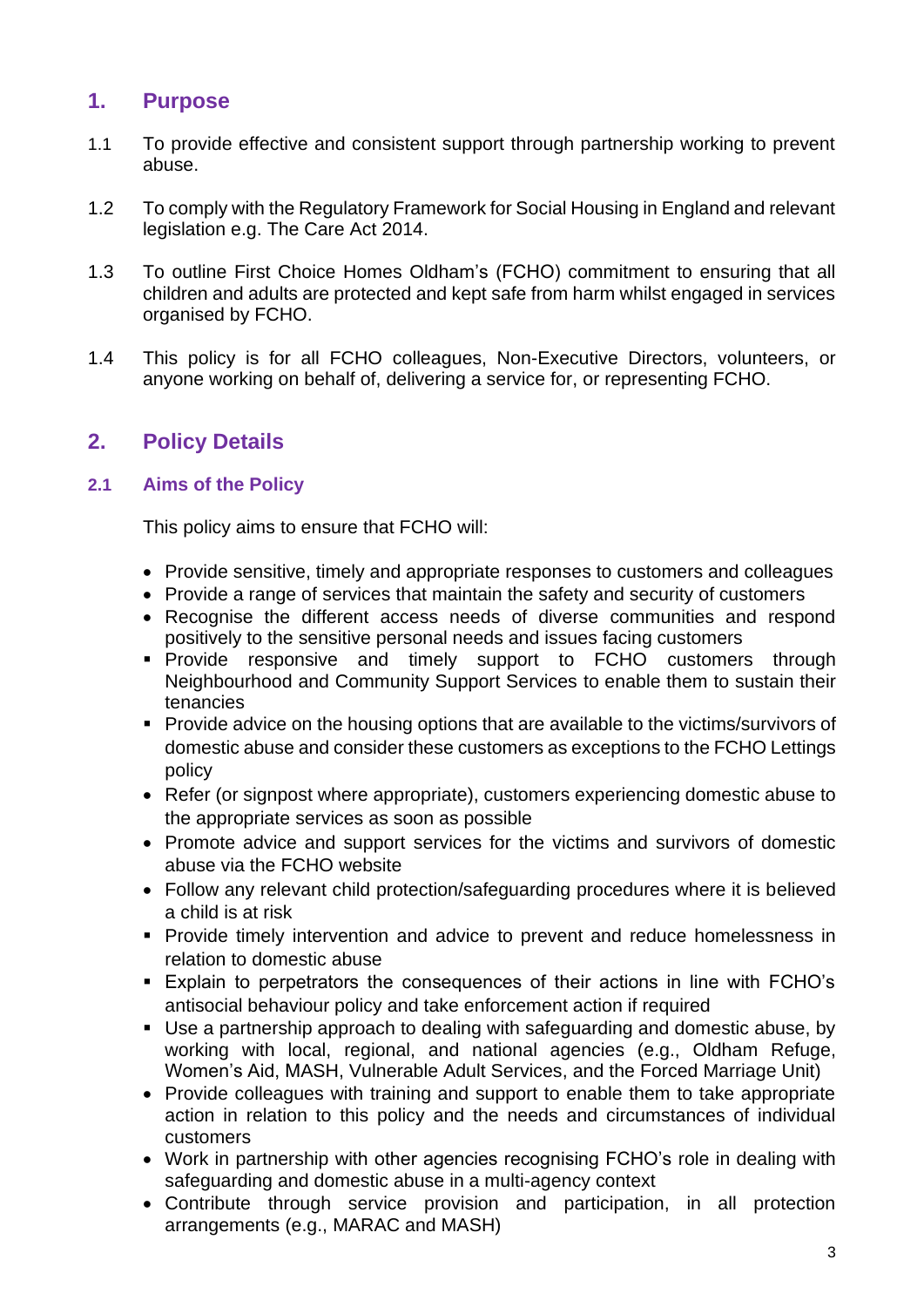- Refer victims of abuse to the Multi-Agency Safeguarding Hub (MASH) or other appropriate agency (IDVA/Police)
- Take positive action to gain possession of FCHO tenancies where the perpetrator remains in the property and is under-occupying or where tenancy enforcement action may be taken in line with the Anti-Social Behaviour Policy

### **3. FCHO's Approach**

- 3.1 FCHO has two identified Safeguarding Leads, as well as Designated Safeguarding Officers (DSO) across the business. The role of DSO is to act as a point of contact for colleagues to discuss and record concerns, offer support to colleagues, and facilitate the contact with the relevant Social Care Agency/Police.
- 3.2 Designated Safeguarding Officers also record safeguarding concerns on FCHO systems, highlight any issues or training gaps at the Safeguarding Group meeting and promote Safeguarding within teams.
- 3.3 Contact details of current Safeguarding Leads and DSO are made available to colleagues through mandatory training and via the FCHO Intranet. These are reviewed on a six-monthly basis (minimum) to ensure they remain current.
- 3.4 Clear guidelines and processes are in place for colleagues in the event they identify a safeguarding concern or domestic abuse (see appendices).
- 3.5 FCHO has procedures in place to ensure that DBS checks are carried out for relevant roles across the business.

### **4. Monitoring and implementation**

- 4.1 The following safeguarding performance information is monitored monthly:
	- Number of safeguarding alerts raised
	- Number of raised safeguarding alerts actioned by partner agencies (e.g., MASH, IDVA, Police)
	- Number of FCHO household members subject to MARAC cases (including both victims and alleged perpetrators)
	- Percentage of FCHO colleagues who have completed mandatory safeguarding training (target 100%)
	- Number of safeguarding cases opened
	- Number of safeguarding cases closed
	- Number of current safeguarding cases audited by Safeguarding Leads (target 100%)
	- Number of safeguarding cases reviewed prior to closure by Safeguarding Leads (target 100%)
- 3.2 FCHO will regularly monitor and review services to ensure continuous improvement. This information will be used to inform further service and policy development, training and raising awareness of safeguarding and domestic abuse.
- 3.3 Mandatory safeguarding training is provided to all FCHO colleagues at induction and refreshed every three years. Clear guidance and processes are in place for colleagues in the event they identify a safeguarding concern or domestic abuse.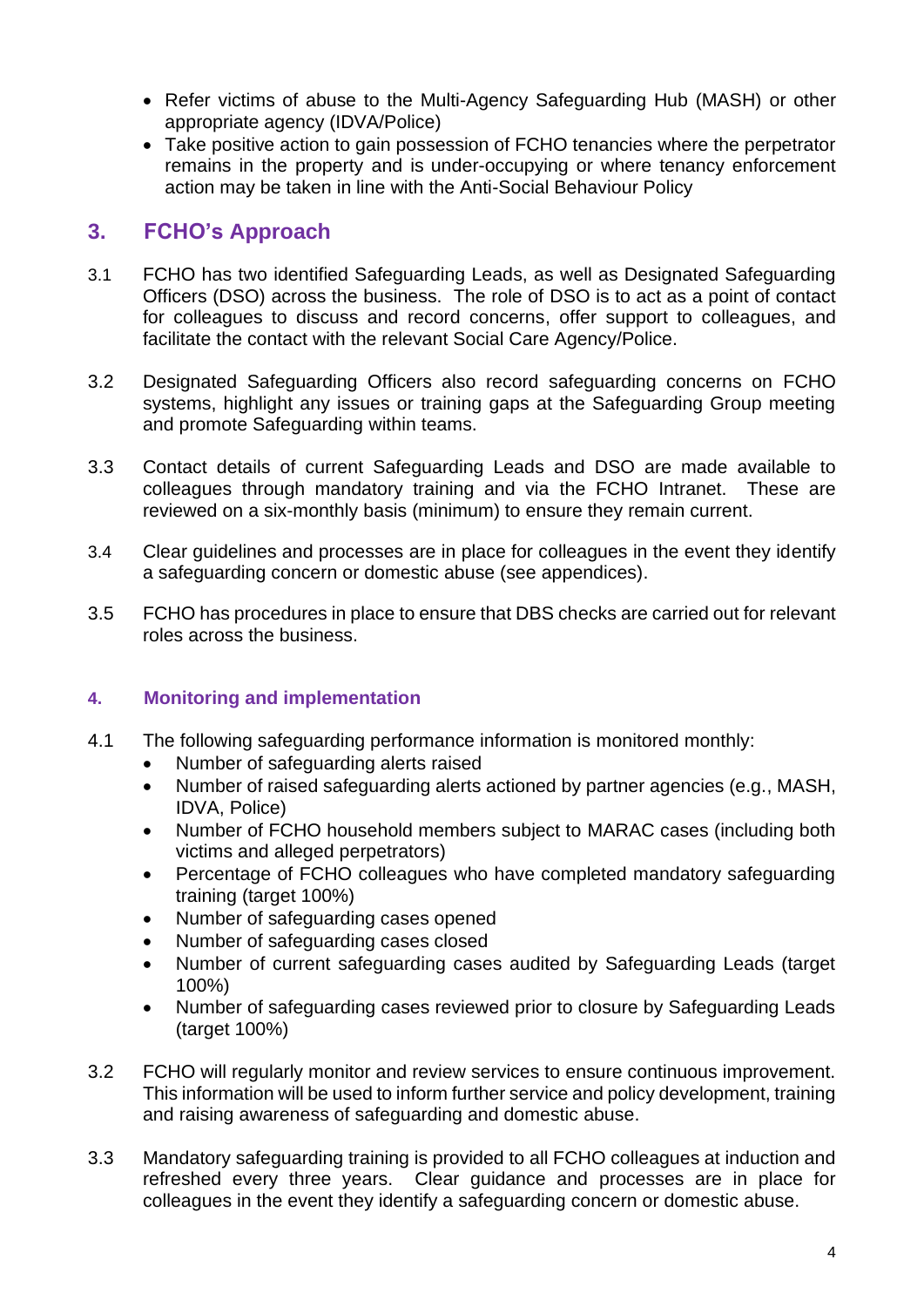# **4. Links to First Choice Home's Strategic Plan**

#### 4.1 Excellent Landlord:

- Improve customer services
- Develop options that allow us to meet greater housing need

#### 4.2 Create Thriving Communities:

• Develop successful services that provide effective partnerships and joint evaluation with health, support and criminal justice services

### **5. Links to other FCHO Policies, statements and procedures**

- Vulnerable Customers Policy
- Antisocial Behaviour Policy
- Modern Slavery and Human Trafficking Statement
- Disclosure Barring Service procedure

### **6. Links to local Safeguarding Boards, Policies and Strategies**

- 6.1 Oldham Council Multi-Agency Safeguarding Adults Policy: [https://www.oldham.gov.uk/downloads/file/4707/multi](https://www.oldham.gov.uk/downloads/file/4707/multi-agency_safeguarding_adults_policy)[agency\\_safeguarding\\_adults\\_policy](https://www.oldham.gov.uk/downloads/file/4707/multi-agency_safeguarding_adults_policy)
- 6.2 Oldham Council Multi-Agency Safeguarding Adults Policy, Part 2: Operational Procedures for Safeguarding Adults at Risk [https://www.oldham.gov.uk/downloads/file/4708/multi](https://www.oldham.gov.uk/downloads/file/4708/multi-agency_safeguarding_adults_policy_part_2)agency safeguarding adults policy part 2
- 6.3 Oldham Council Multi-Agency Safeguarding Adults Policy, Part 3: Procedures for Responding to and Reporting Allegations, Concerns or Suspicions of Adult Abuse [https://www.oldham.gov.uk/downloads/file/4709/multi](https://www.oldham.gov.uk/downloads/file/4709/multi-agency_safeguarding_adults_policy_part_3)agency safeguarding adults policy part 3
- 6.4 Policy and procedures for safeguarding people at risk of being drawn into terrorism, or extremism leading to terrorism: [https://www.osab.org.uk/cms-data/depot/hipwig/Policy-and-procedures-for-safeguarding](https://www.osab.org.uk/cms-data/depot/hipwig/Policy-and-procedures-for-safeguarding-people-at-risk-of-being-drawn-into-terrorism-or-extremism-leading-to-terrorism.pdf)[people-at-risk-of-being-drawn-into-terrorism-or-extremism-leading-to-terrorism.pdf](https://www.osab.org.uk/cms-data/depot/hipwig/Policy-and-procedures-for-safeguarding-people-at-risk-of-being-drawn-into-terrorism-or-extremism-leading-to-terrorism.pdf)
- 6.5 Oldham Safeguarding Children Partnership policies and procedures: <https://www.olscb.org/professionals/policies/>

### **7. Legislative or Other Guidelines**

- 7.1 FCHO will ensure that its approach to working with customers at risk of abuse and survivors/victims of domestic abuse is in line with the Regulator of Social Housing regulatory framework.
- 7.2 The Care and Support statutory guidance states that 'all workers need to be vigilant about adult safeguarding concerns and that safeguarding practice should be underpinned by the six safeguarding principles: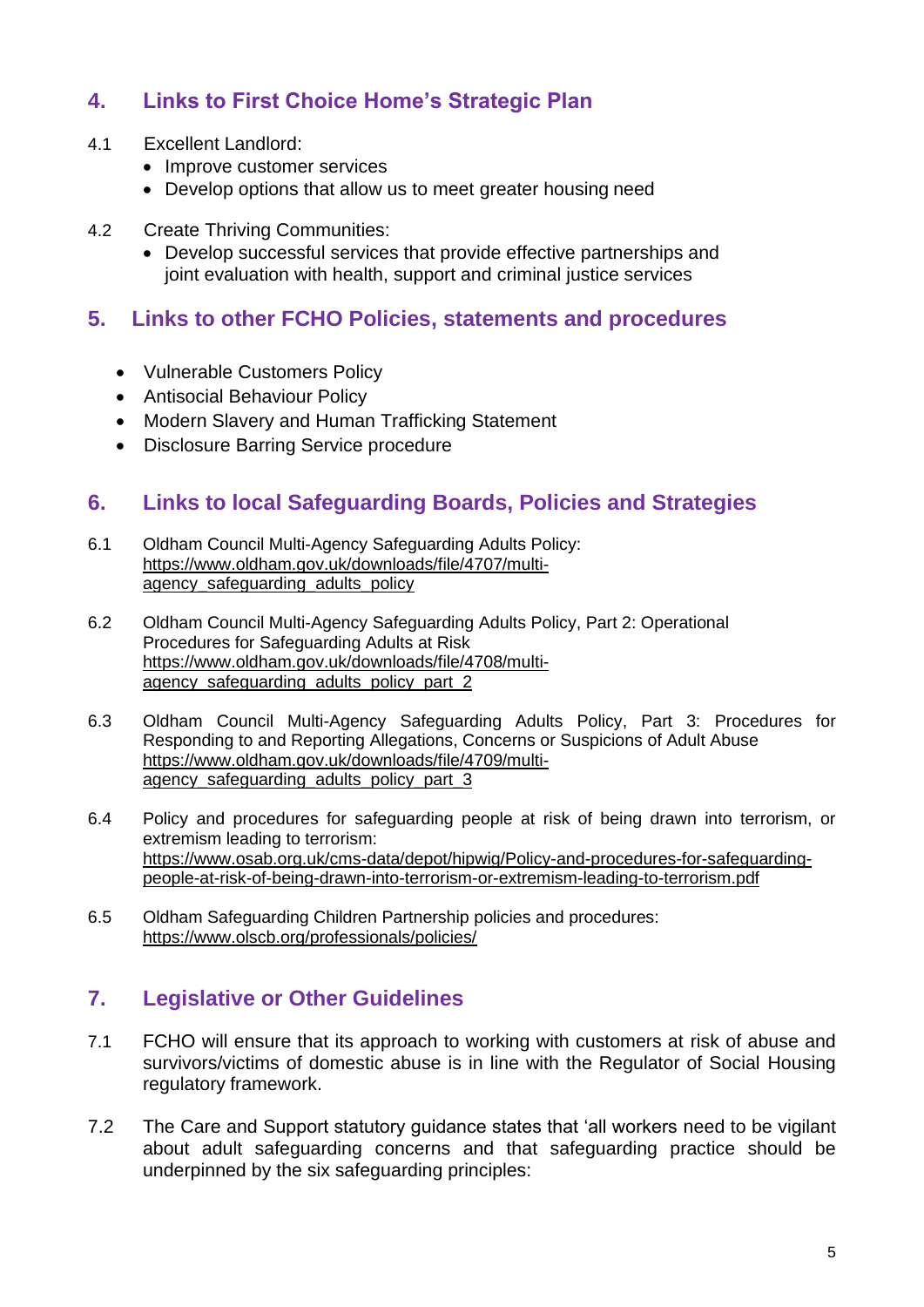- **Empowerment** people being supported and encouraged to make their own decisions and informed consent
- **Prevention** it is better to act before harm occurs
- **Proportionality** the least intrusive response appropriate to the risk presented
- **Protection** support and representation for those in greatest need
- **Partnership** local solutions through services working with their communities Communities have a part to play in preventing, detecting, and reporting neglect and abuse
- **Accountability** accountability and transparency in safeguarding practice
- 7.3 The policy has been written with reference to relevant legislation and guidance, including:
	- Children's Acts 1989 and 2004
	- The Government's guidance: Working Together to Safeguard Children 2015
	- Care Act 2014
	- Mental Capacity Act (2005) and Mental Capacity Act code of practice (2007) (provide a framework to empower and protect people who may lack capacity to make decisions for themselves)
	- Human Rights Act (1998) (includes a duty on public bodies to intervene proportionately to protect the rights of citizens)
	- Data Protection Act (2018) (governs the protection of personal data and provides a framework to ensure that personal information about a person is shared appropriately)
	- Equality Act (2010)
	- Mental Health Act (2007)
	- Criminal Justice Act (2003)
	- Public Interest Disclosure Act (1998) (places a duty on everyone to report something that leaves someone at risk)
	- Heath and Social Care Act 2012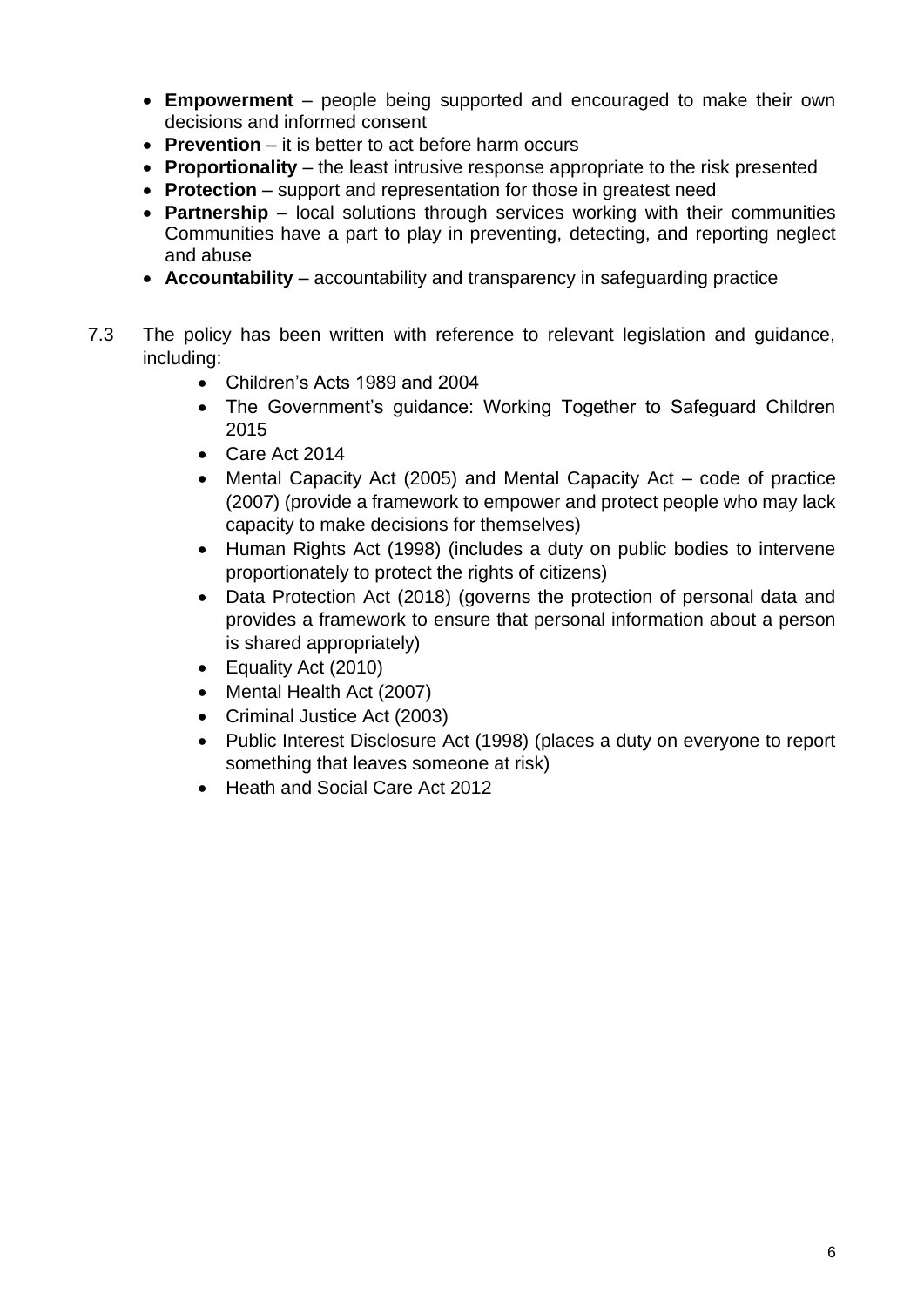# **Appendix 1 – Safeguarding Guidance for FCHO colleagues**

*(An interactive version of this guidance is available for colleagues on FCHO's intranet)*

### **Contents**

**Safeguarding**

**Passing on Concerns**

**FCHO DSO's List**

**[What is Abuse?](#page-10-0)**

**Categories of Abuse** Children and Young People Definition of Adult Abuse [Domestic Violence and Abuse](#page-14-0)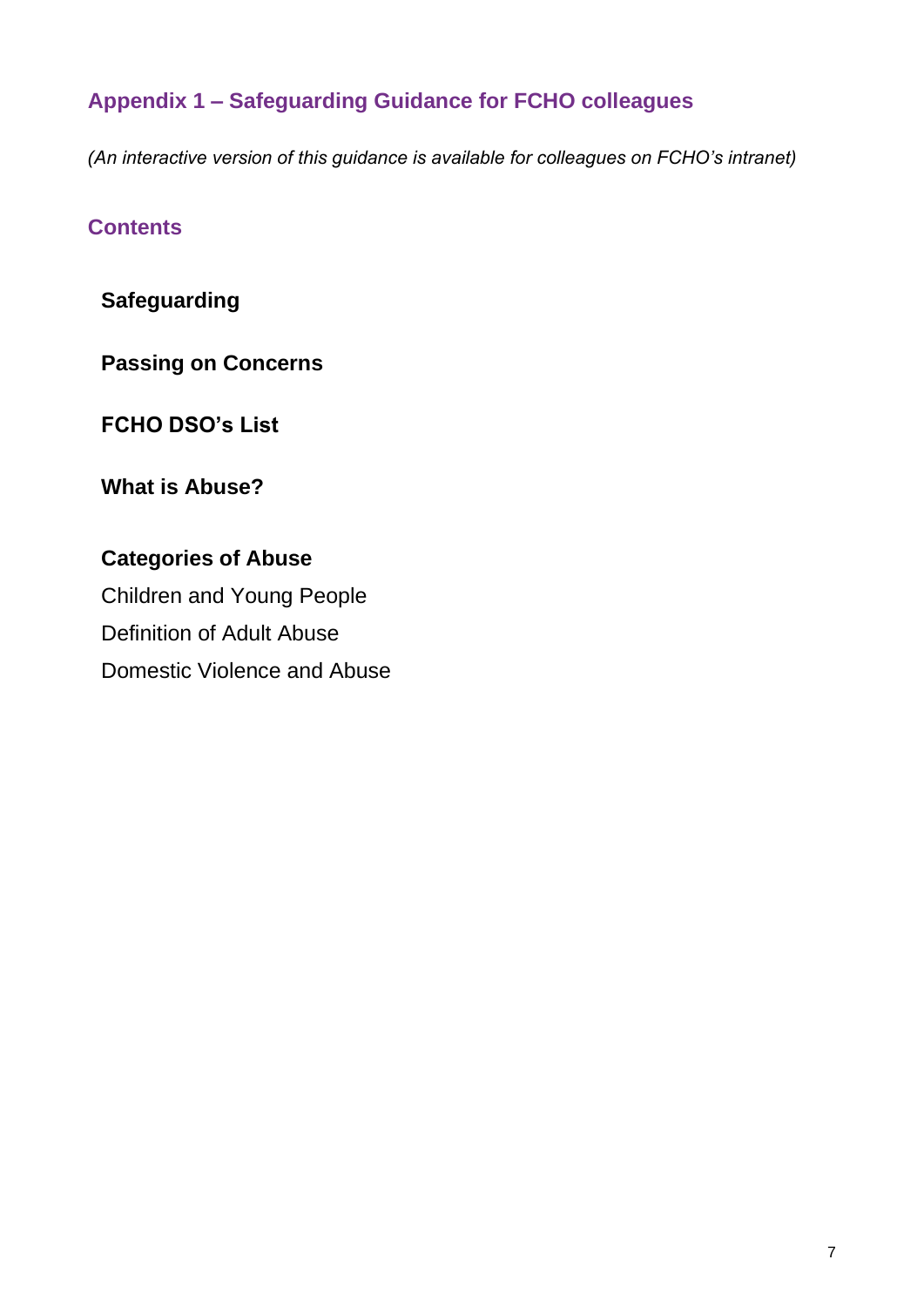# **Safeguarding is everyone's responsibility**

Safeguarding is about keeping people safe from harm and protecting their right to live in safety, free from abuse and neglect.

Everyone has a right to be safe and well, and we all have a role to play to ensure our customers are safe and free from the risk of abuse.

First Choice Homes Oldham (FCHO) is committed to safeguarding and promoting the welfare of children, young people, and adults at risk, and expects all colleagues and volunteers to share this commitment

Here at FCHO we are well placed to identify people who may be at risk of abuse through our contact with customers and we have a vital role to play as a component of local multi-agency safeguarding partnerships

Many colleagues visit customers within their own homes. This places us in a very privileged position, where we may see things which would otherwise be hidden. You may also identify concerns through your contact with customers on the telephone, when they visit offices, through contact with other residents who may share concerns with you or when you are out and about in Oldham.

It is vital that any concerns we may identify are shared, with the overarching aim of improving lives and keeping people safe.

FCHO's campaign 'Something Not Right' has been praised by safeguarding board partners for its simple message. Sometimes a concern is exactly that – something 'not right' – a gut feeling or something we have seen or heard that makes us uneasy or just does not sit right. We may not always see the full picture, but if we are concerned that a customer is at risk, it is very important that we share this so that the appropriate steps can be taken, and support can be put into place.

If children and families or vulnerable adults are given help it can stop them from being harmed, end the cycle of abuse, enhance their lives and – worst case scenario – save lives!

FCHO has Designated Safeguarding Officers (DSO) across the business. DSO are a point of contact for colleagues to share and discuss any concerns and who can provide advice about what happens next. If a DSO is not available, you should speak with your line manager. Any concerns should be shared as soon as you become aware of the issue.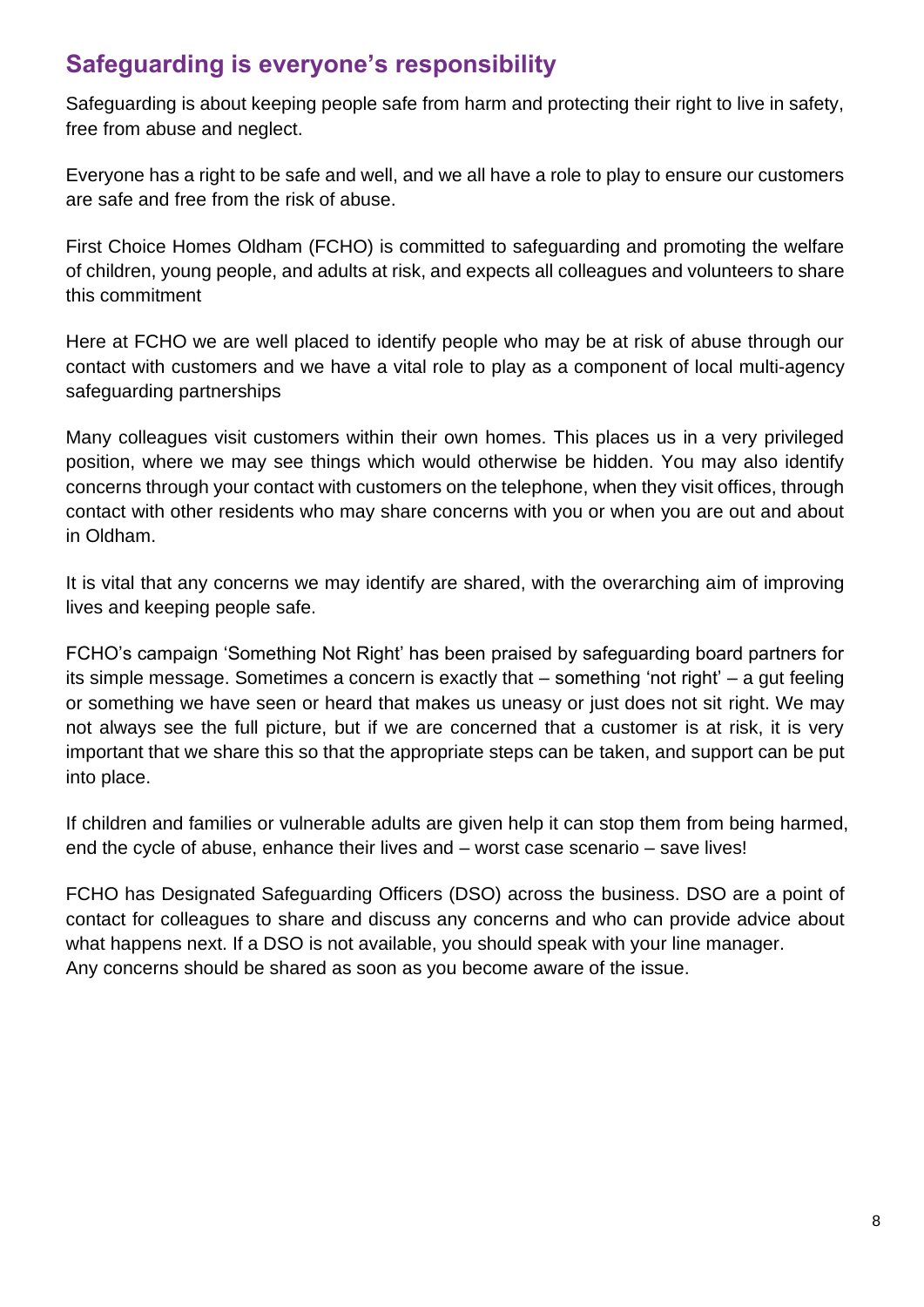# **Passing on Concerns / Raising a Safeguarding Alert**

*I have concerns:*

- Note the signs and symptoms that have alerted you
- Keep notes of what you have said and done
- Discuss your suspicions with your DSO who will tell you what will happen next.

### *I am told something:*

- Note the signs and symptoms that have been told to you
- Reassure them that they are doing the right thing
- Tell them that you will have to tell someone else
- If you need someone to cover your role, speak to your line manager
- Contact your DSO and discuss your suspicions. Your DSO will tell you what will happen next.

*Remember, if you witness or become aware of an urgent concern you should phone 999!*

**'Let [Someone](http://letsomeoneknow.fcho.co.uk/) Know'**

Complete a  $\blacksquare$  **Let Someone Know'** | form and select 'safeguarding'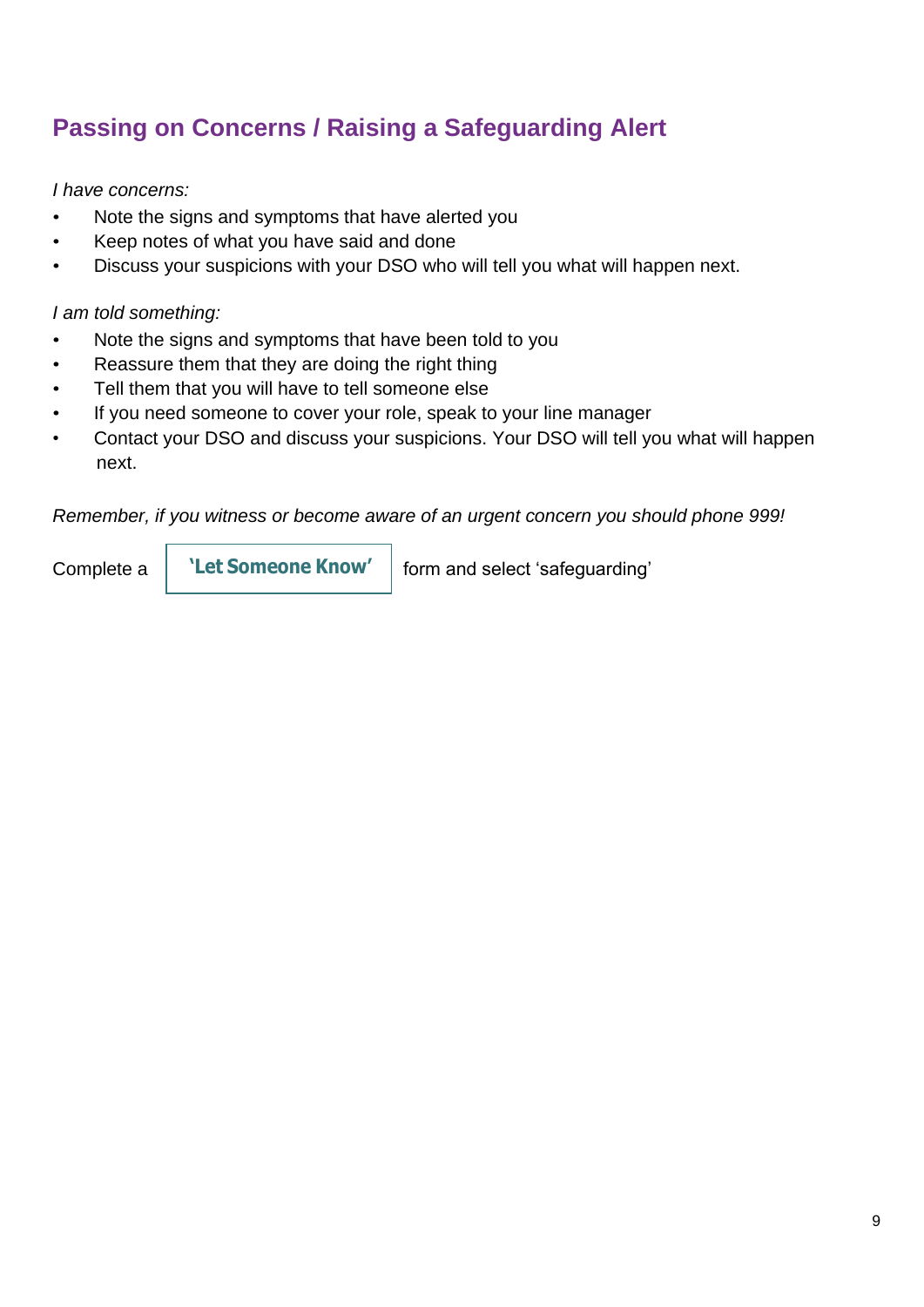# **FCHO Safeguarding Leads, Designated Safeguarding Officers and Domestic Violence Champions**

| <b>Safeguarding Leads</b> |                                 |                                                 |  |  |
|---------------------------|---------------------------------|-------------------------------------------------|--|--|
| <b>Name</b>               | <b>Position</b>                 | <b>Contact</b>                                  |  |  |
| <b>Bev Bertenshaw*</b>    | <b>Community Impact Manager</b> | Bev.bertenshaw@fcho.co.uk<br>Tel: 0161 393 5435 |  |  |
| Dave Brereton*            | <b>Community Impact Manager</b> | Dave.brereton@fcho.co.uk<br>Tel: 0161 393 5462  |  |  |

| <b>Designated Safeguarding Officers</b>   |                                              |                           |  |  |
|-------------------------------------------|----------------------------------------------|---------------------------|--|--|
| <b>Name</b>                               | <b>Position</b>                              | <b>Service Area</b>       |  |  |
| <b>Vicky Campbell*</b>                    | <b>Assistant Community Impact</b><br>Manager | <b>Community Services</b> |  |  |
| <b>Emma Cafferky</b>                      | <b>Stronger Communities Manager</b>          |                           |  |  |
| <b>Julie Goreham</b>                      | Learning and Development Advisor             |                           |  |  |
| Paula Field*                              | <b>Community Legal Manager</b>               |                           |  |  |
| <b>Martin Dawber</b>                      | <b>Community Legal Officer</b>               | Legal                     |  |  |
| <b>Becki Mercer</b>                       | <b>Community Legal Officer</b>               |                           |  |  |
| <b>Catherine Stopford*</b>                | <b>Community Legal Officer</b>               |                           |  |  |
| <b>Ashley Feest</b>                       | <b>Community Legal Officer</b>               |                           |  |  |
| <b>Anthony Pickover</b>                   | <b>Community Legal Officer</b>               |                           |  |  |
| <b>Graham Owens</b>                       | <b>Community Legal Officer</b>               |                           |  |  |
| <b>Sara Smith</b>                         | <b>Contact Centre Manager</b>                | <b>Contact Centre</b>     |  |  |
| <b>Janine Ashburn</b>                     | <b>Contact Centre Team Manager</b>           |                           |  |  |
| <b>Michael McGeoch</b>                    | <b>Contact Centre Team Manager</b>           |                           |  |  |
| <b>Adele Prudham</b>                      | Housing and Advice Manager                   |                           |  |  |
| Julie Jones*                              | Neighbourhood Manager                        | Neighbourhoods            |  |  |
| Lee Holden                                | Neighbourhood Manager                        |                           |  |  |
| <b>Chris Noble</b>                        | Neighbourhood Manager                        |                           |  |  |
| <b>Juliet Bennett</b>                     | <b>Assistant Income Collection Manager</b>   |                           |  |  |
| <b>Vanessa MacDonald</b>                  | <b>Assistant Income Collection Manager</b>   | <b>Income Collection</b>  |  |  |
| <b>David Wrigley</b>                      | <b>Head of Neighbourhood Care</b>            | Neighbourhood Care        |  |  |
| <b>Emma Gillespie</b>                     | <b>Operational Manager</b>                   |                           |  |  |
| <b>Jennifer Maguire</b>                   | <b>Operational Manager</b>                   | <b>Property Care</b>      |  |  |
| $\star$<br><b>Domestic Abuse Champion</b> |                                              |                           |  |  |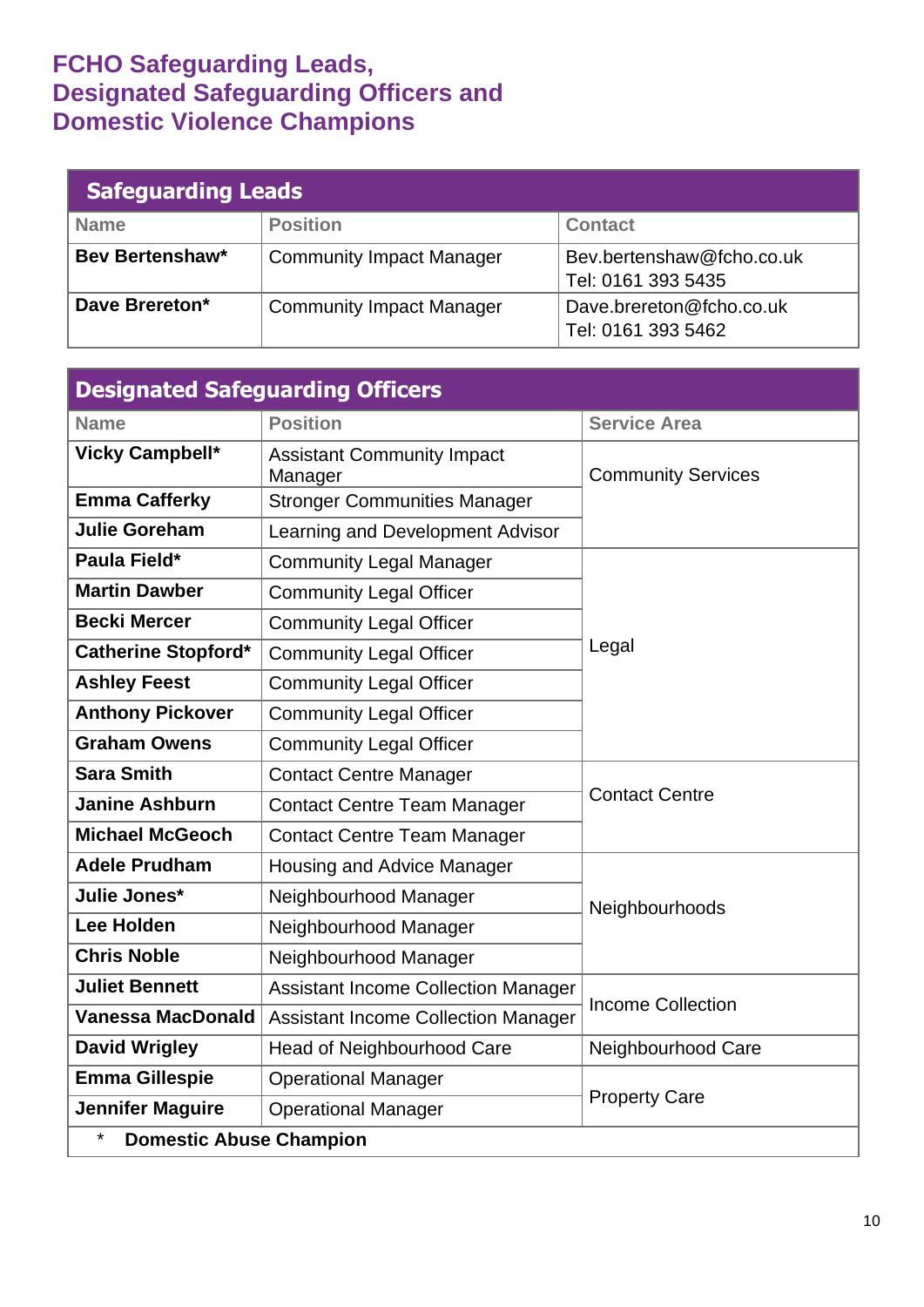# <span id="page-10-0"></span>**What is abuse?**

*Abuse is:*

- When a person is hurt or harmed by another person in a way that causes significant harm, to that person, and which may influence that person's health, development, or wellbeing.
- a violation of someone's human and civil rights by another person or group of people

The person causing harm may be known to the person suffering abuse.They may be in a position of trust and power. They may be a professional in healthcare, social care, or education. They could be a friend, relative or neighbour.

Abuse can happen anywhere, including at home or in public places. It can happen at school or college,or in resource centres or accommodation services.

Abuse can be a single incident or repeated acts of abuse and neglect.

There are different categories of abuse when it comes to children/young people and adults.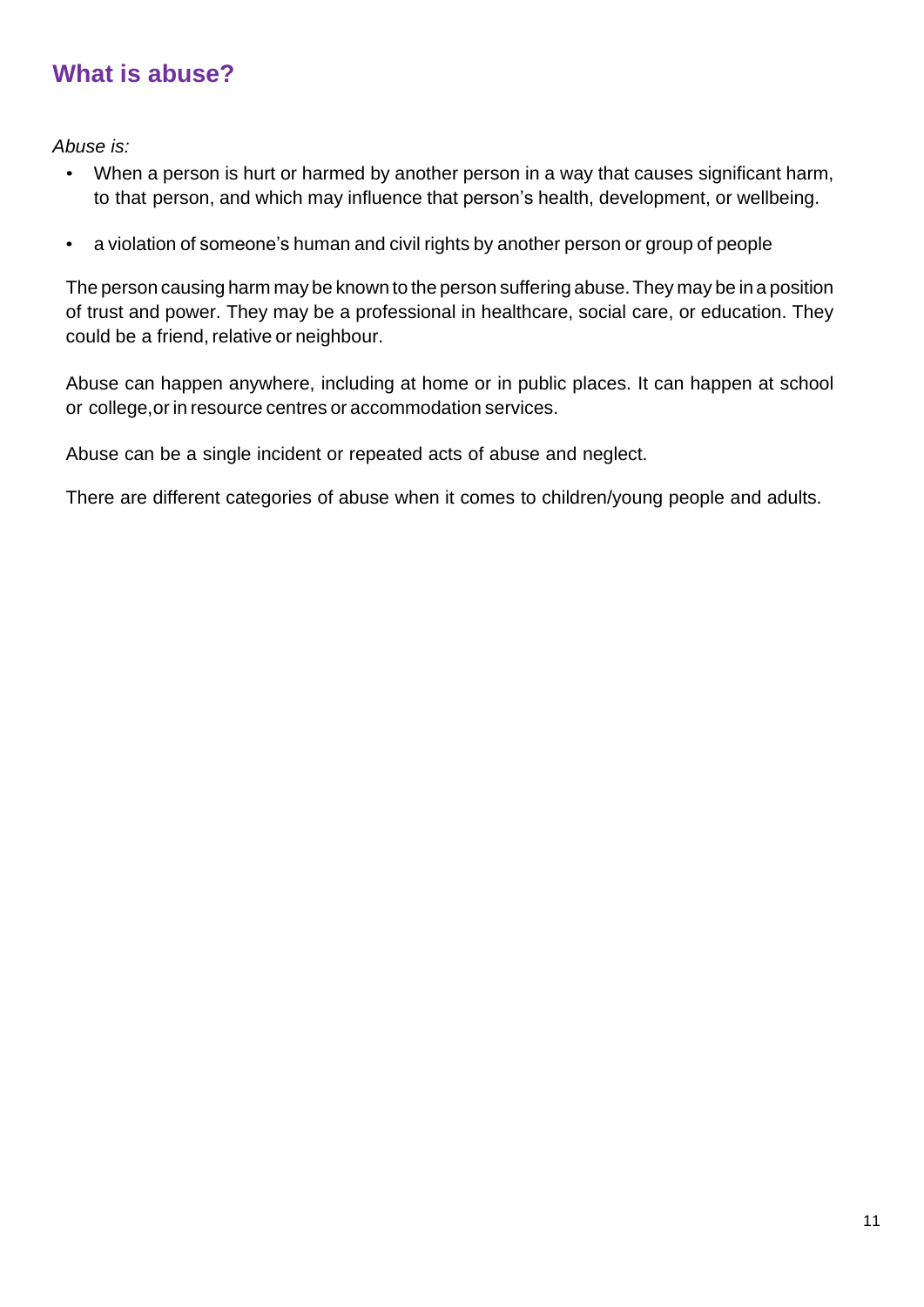# **Children and Young People**

Before we look at the categories of abuse when it comes to children and young people firstly it is important to understand the legal definition of a child. **A "child" is the term used when the child or young person is under the age of 18.**

The categories of abuse when it comes to children and young people are listed below –

**Physical Abuse** is actual physical harm, or the failure to prevent harm. For example:

- **•** Shaking
- **•** Hitting
- **•** Poisoning
- **•** Burns
- **•** Broken bones

Physical abuse can also be caused when a parent or carer feigns the symptoms of or deliberately causes ill health to a child for whom they are caring.

**Sexual Abuse** involves forcing or enticing a child to take part in sexual activities. For example:

- **•** Physical contact
- **•** Penetrative sex
- **•** Prostitution
- **•** Use of pornographic material
- **•** Use of internet
- **•** Visual, i.e., television/videos
- **•** Watching sexual activities or encouraging children to behave in sexually inappropriate ways

The most common indicator of sexual abuse is when a child tells someone what is happening.

**Neglect** is the persistent failure to meet the child's basic physical/psychological needs which is likely to result in the serious impairment of the child's health and development. Neglect can also occur during pregnancy because of maternal substance misuse. Signs of neglect can be:

- **•** Poor hygiene
- **•** Dirty clothes
- **•** Poor state of living conditions
- **•** Underweight/overweight
- **•** Inadequately clothed
- **•** Poor hair quality/frequent infestations
- **•** Poor skin condition
- **•** Financial issues
- **•** Poor language skills

**Emotional Abuse** is the persistent emotional ill treatment of a child to cause severe and persistent adverse effects on a child's emotional development. It may involve:

- **•** Conveying to a child they are worthless, unloved, or inadequate use of negative language
- **•** Prevention of social interaction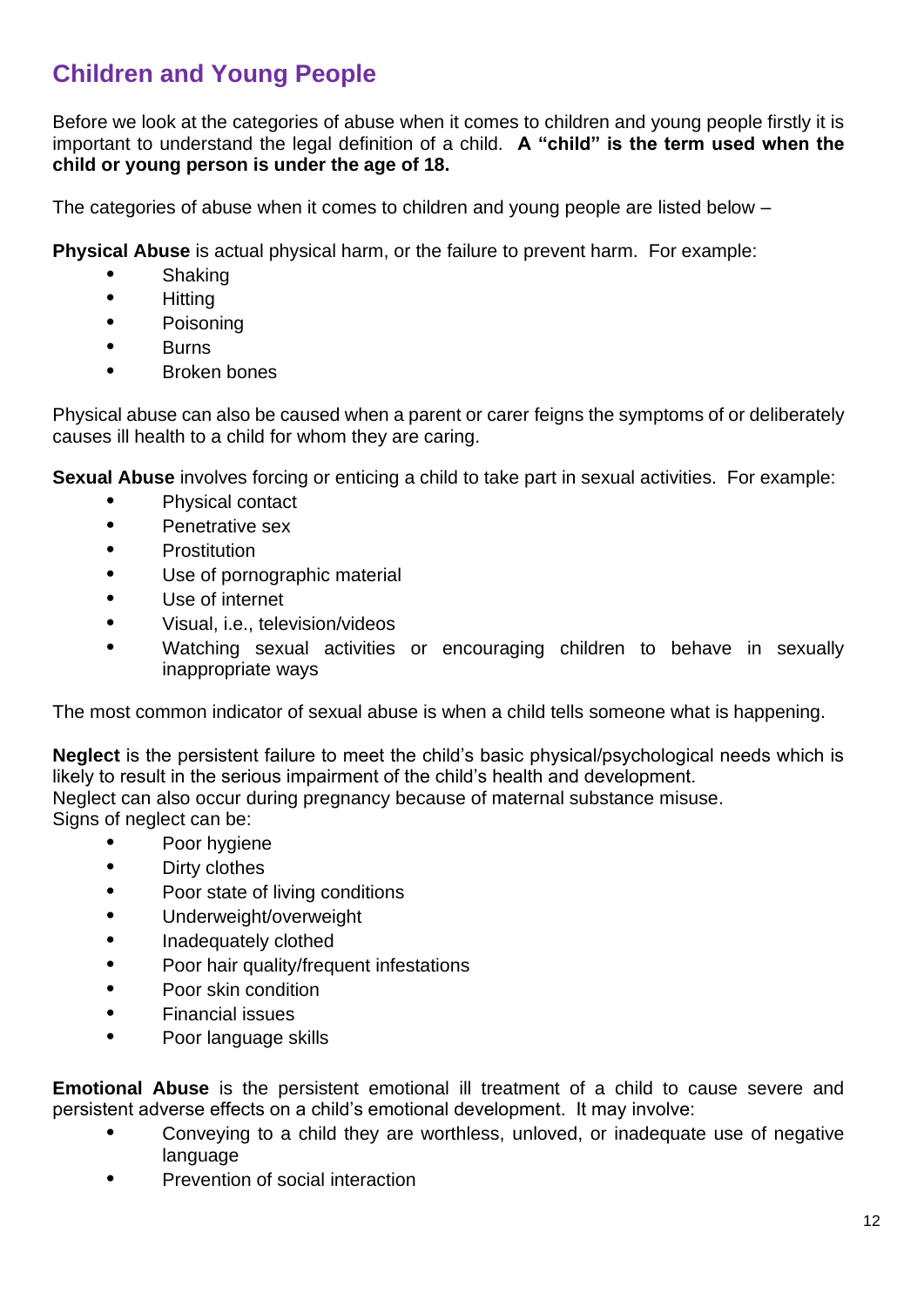- **•** Bullying or exploitation or corruption
- **•** Seeing or hearing the ill treatment of another (for example domestic violence within the household)

Some level of emotional abuse of emotional abuse is present in all forms of maltreatment, but it can occur alone.

# **Definition of Adult Abuse**

The Care Act 2014 defines safeguarding duties apply to an adult who:

- **•** Has needs for care and support (whether the Local Authority is meeting any of those needs) and
- **•** Is experiencing, or at risk of, abuse or neglect and
- **•** As a result of those care and support needs is unable to protect themselves from either the risk of, or the experience of abuse or neglect

The categories of abuse when it comes to Adults at Risk are listed below:

#### **Physical Abuse**

Pain or physical injury caused deliberately or through lack of care (this can also include misuse of medication).

#### **Sexual Abuse**

Direct or indirect involvement in sexual activity without consent (the adult at risk may not have the capacity to give consent). This also includes sexual exploitation.

#### **Emotional/Psychological Abuse**

- **•** Denial of basic human rights including choice, opinion, and privacy, including the right not to be treated in an inhumane or degrading way
- **•** Threats, fears, or bribes to negate a vulnerable adult's choice, independence, wishes and self-esteem
- **•** Threats of harm or abandonment, humiliation, coercion, blaming, intimidation, harassment
- **•** Cyber bullying
- **•** Isolation or unreasonable and unjustified withdrawal of services or supportive networks

### **Financial or Material Abuse**

- **•** Inappropriate use of resources or funds by a third party
- **•** Theft, fraud, internet scamming, postal scams, doorstep crime, exploitation, or pressure in connection with wills, property, inheritance or financial transactions
- **•** Misuse of or misappropriation of property, possessions, or benefits

### **Neglect and Acts of Omission**

- **•** Not providing care, or acting in a manner than no reasonable person would act
- **•** Deprivation of help to perform activities of daily living
- **•** Failure to keep the adult at risk clean, warm and in good health
- **•** Ignoring medical or physical care needs
- **•** Failure to intervene in situations that are dangerous to the person concerned or to others, particularly when the person lacks the capacity to assess risk for themselves

### **Discriminatory Abuse**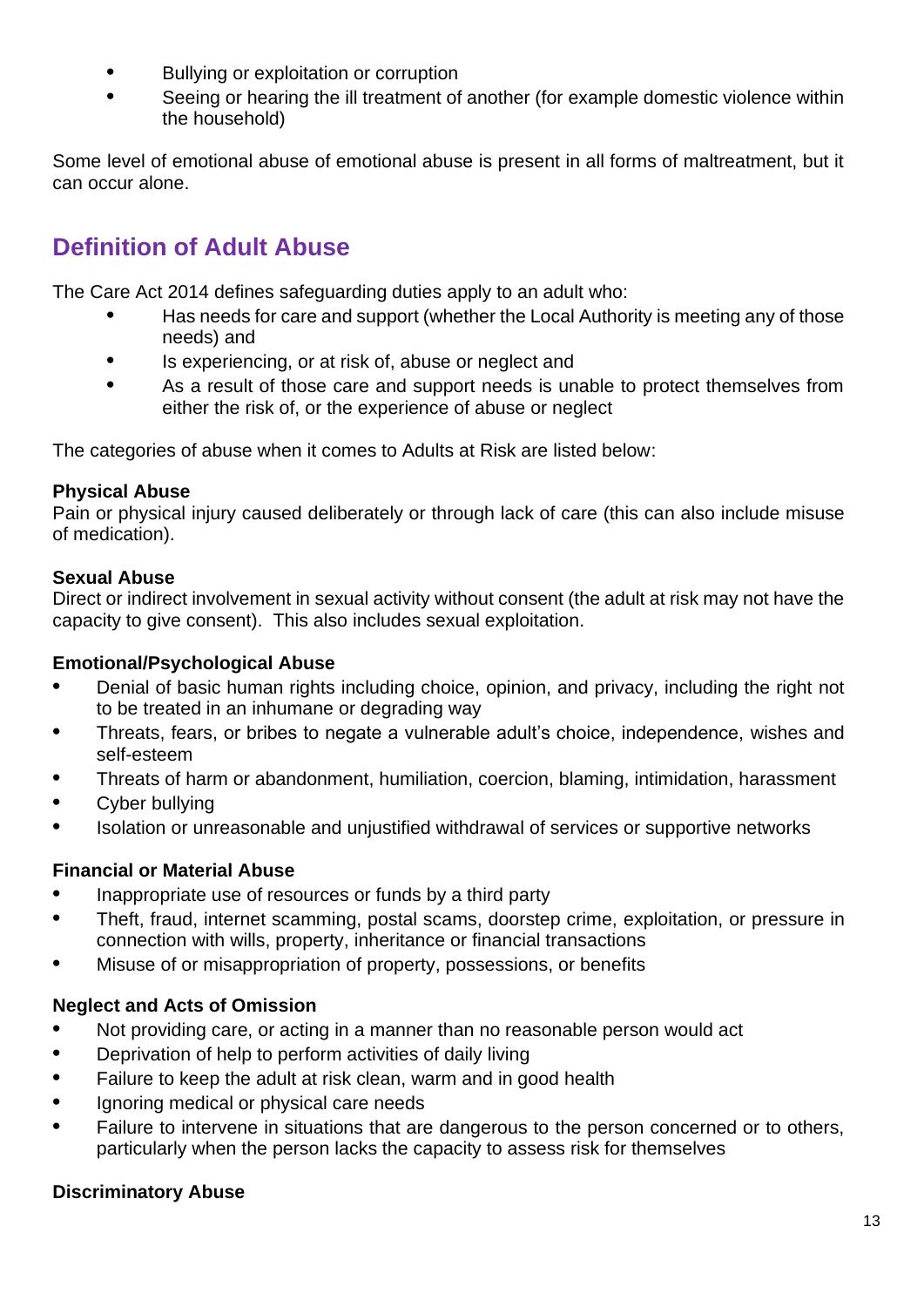- **•** Unequal treatment of a person due to race, age, disability, sexual orientation, gender reassignment, marriage and civil partnership status, pregnancy and childbirth and religion
- **•** Failure to take account of the person's religious or cultural needs
- **•** Excluding a person from activities on the basis that they are 'not liked'

Discriminatory abuse is linked to all the other forms of abuse

#### **Organsational Abuse**

- **•** Neglect and poor professional practice
- **•** Abuse or mistreatment may be due to an omission (failure to act) or commission (organisational) and could include
- **•** Lack of choice, stimulation, or supervision for service users/residents
- **•** Denial of privacy
- **•** Routines to meet the needs of the organization, not the person
- **•** A lack of respect of a person's human rights

#### **Modern Slavery**

- **•** Slavery, servitude and forced or compulsory labour
- **•** A person being forced to work through mental or physical threat
- **•** Owned or controlled by an 'employer', usually through mental or physical abuse or the threat of abuse
- **•** Dehumanised, treated as a commodity or bought and sold as 'property'
- **•** Physically constrained or has restrictions placed on his/her freedom of movement
- **•** Human trafficking

#### **Domestic Abuse**

The definition of domestic violence and abuse is: Any incident or pattern of incidents of controlling, coercive, threatening behavior, violence, or abuse between those aged 16 or over who are, or who have been, intimate partners or family members. (See separate section of this guidance for further information relating to domestic abuse).

#### **Self-Neglect**

This covers a wide range of behaviours to care for one's personal hygiene, health, or surroundings Includes behaviour such as hoarding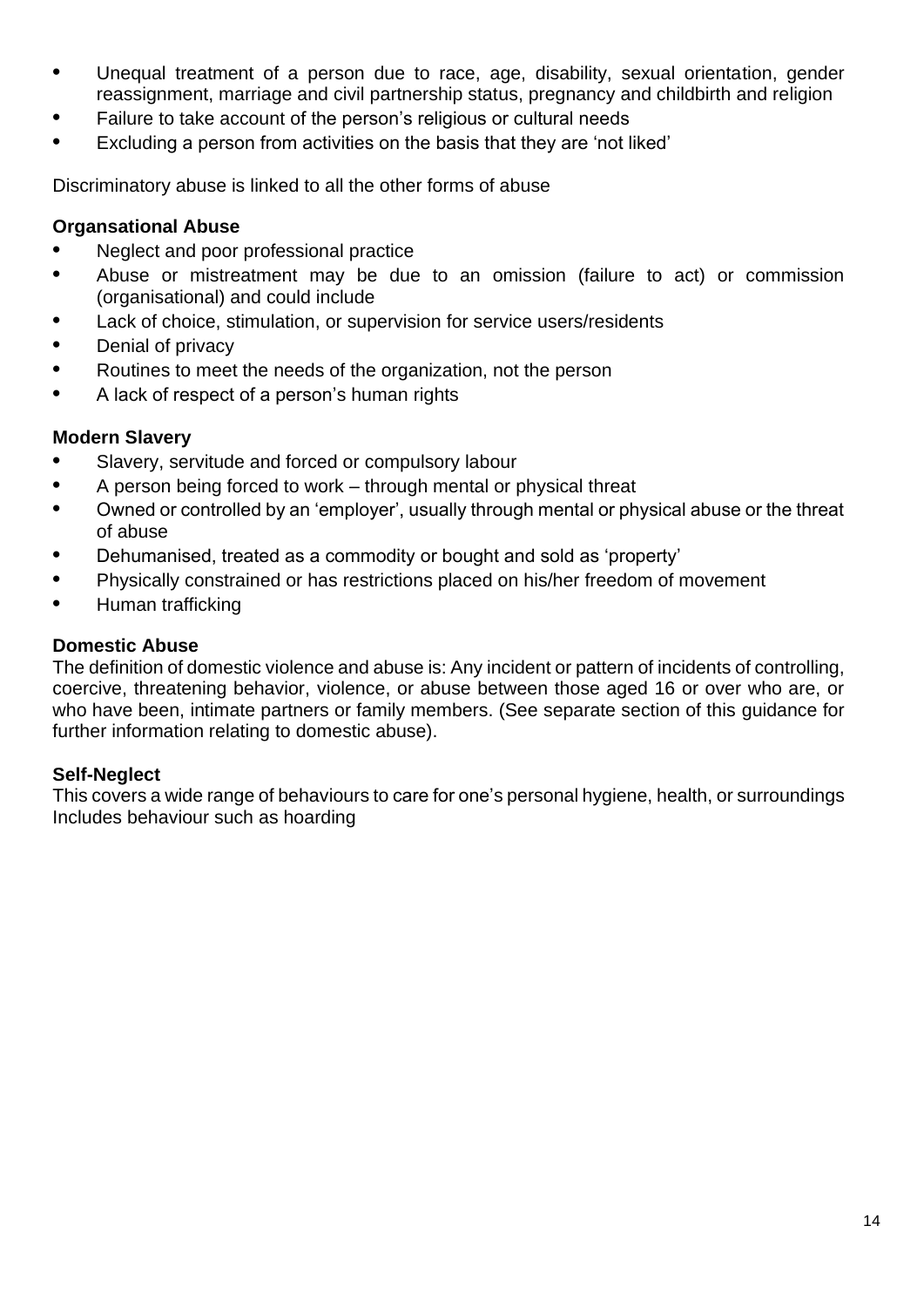# <span id="page-14-0"></span>**Domestic Violence and Abuse**

The cross-government definition of domestic violence and abuse is:

*Any incident or pattern of incidents of controlling, coercive, threatening behaviour, violence, or abuse between those aged 16 or over who are, or have been, intimate partners or family members regardless of gender or sexuality.*

The abuse can encompass, but is not limited to:

- **•** psychological
- **•** physical
- **•** sexual
- **•** financial/economic
- **•** emotional

Domestic Abuse is a pattern of behaviour, through which one partner gains power and control over another. Perpetrators frequently use 'brain-washing' tactics, like those used on prisoners of war and hostages. The abuse has a psychological effect and victims may stay in the relationship, even when they are aware that it is abusive.

Domestic abuse can be any of (or a combination of) the following:

**Controlling behaviour** - Controlling behaviour is a range of acts designed to make a person subordinate and/or dependent by isolating them from sources of support, exploiting their resources and capacities for personal gain, depriving them of the means needed for independence, resistance and escape and regulating their everyday behaviour.

**Coercive behaviour** - Coercive behaviour is an act or a pattern of acts of assault, threats,

humiliation and intimidation or other abuse that is used to harm, punish, or frighten their victim.

- **•** Threats of physical violence even though no actual physical force
- **•** Physical violence (such as shoving, hitting, kicking, head-butting, burning, choking etc.).
- **•** Being forced to have sex.
- **•** Mental/emotional/psychological cruelty such as name calling, isolation from family and friends, deprivation of family income, being prevented from leaving the home, damage to pets or other personal items.
- **•** Using and abusing children in various ways to frighten or force compliance.
- **•** Forced marriage.
- **•** Female genital mutilation and 'honour-based' violence.
- **•** Elder abuse when committed within the family or by an intimate partner.

**Warning signs** – there are some signs of domestic abuse which housing colleagues should be alert to, these could be: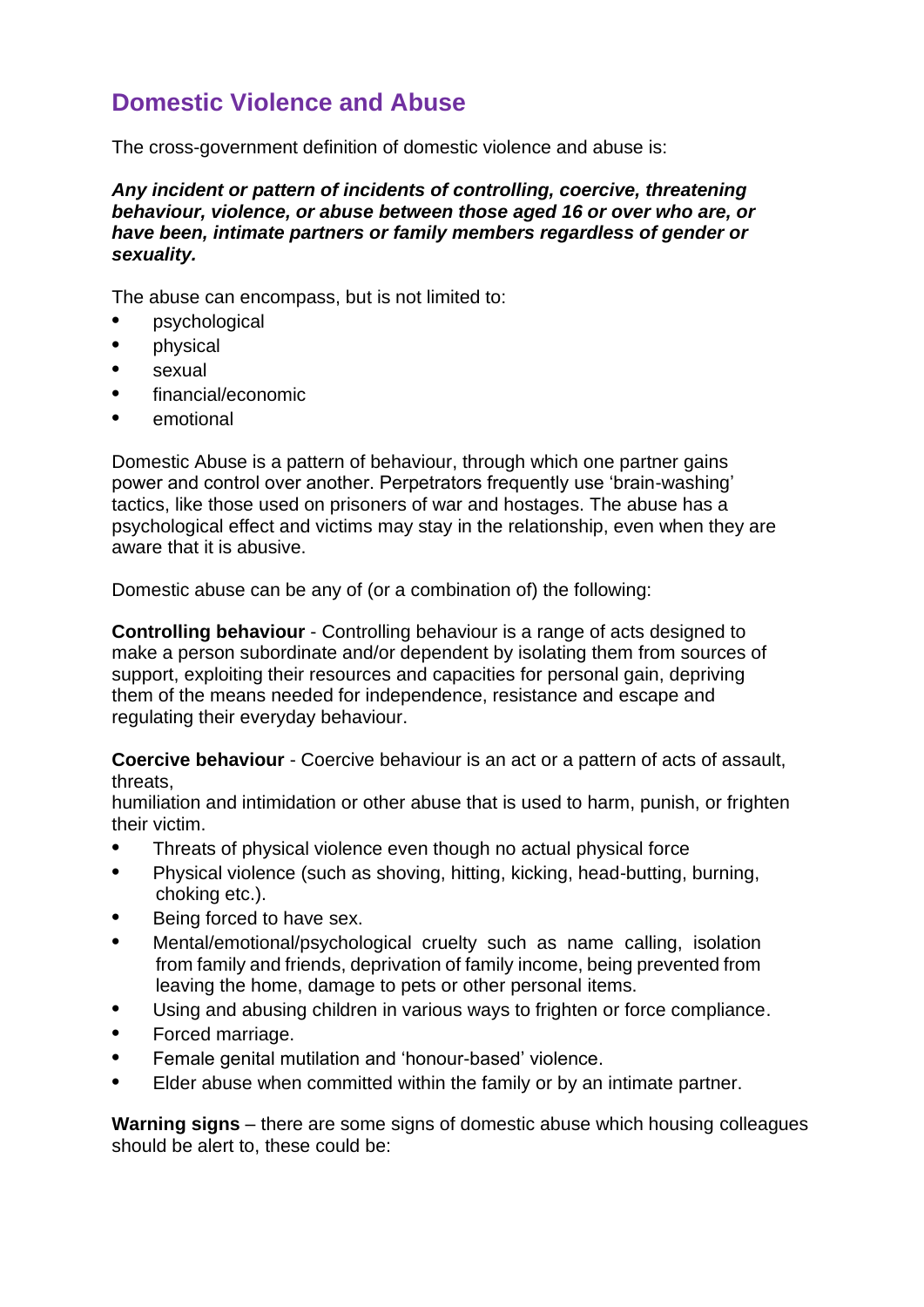- **•** Repeat minor repairs
- **•** Holes punched in doors
- **•** Broken photo frames
- **•** Broken door locks
- **•** Shouting/speaking over someone on the phone
- **•** Reports from neighbours arguing/fighting
- **•** Presenting with bruising/injuries
- **•** Rehousing requests

Domestic abuse alerts must be raised in a specific way to ensure the correct support can be offered to victims. A special assessment is used and colleagues across the business have been trained to complete these. The assessment is the 'DASH' risk assessment (which stands for the Domestic Abuse, Stalking and Honour Based Violence).

Any concerns relating to domestic violence or abuse should be reported to your DSO or Line Manager. FCHO also have Domestic Violence Champions who can also offer advice and support.

# **Local Strategies**

#### **Oldham Adults Safeguarding Board**

Oldham Safeguarding Adults Board is a partnership of organisations whose aim is to safeguard adults who are vulnerable to, at risk of or are experiencing abuse and neglect.

As a statutory body the primary role of Oldham Safeguarding Adults Board is to strategically lead adult safeguarding within Oldham. The board is also required to assure itself that organisations and agencies across Oldham are effectively ensuring the safety and promoting the interests of adults who are vulnerable to abuse and neglect.

#### **Oldham Strategic Safeguarding Partnership**

The Oldham Strategic Safeguarding Partnership has been developed by Oldham Council, Greater Manchester Police, and the Oldham Clinical Commissioning Group to ensure that all children and young people in the area get the safeguarding and protection they need to help them to thrive. The partnership will provide leadership and accountability for the promotion of children and young peoples' well-being and the prevention and protection from harm. The partnership will promote a child-centred approach to safeguarding, listening to children, empowering families and, where needed, providing services that are professional, evidenced-based, and effective. The partners will continuously strive to improve and challenge each other to learn the lessons from daily practice.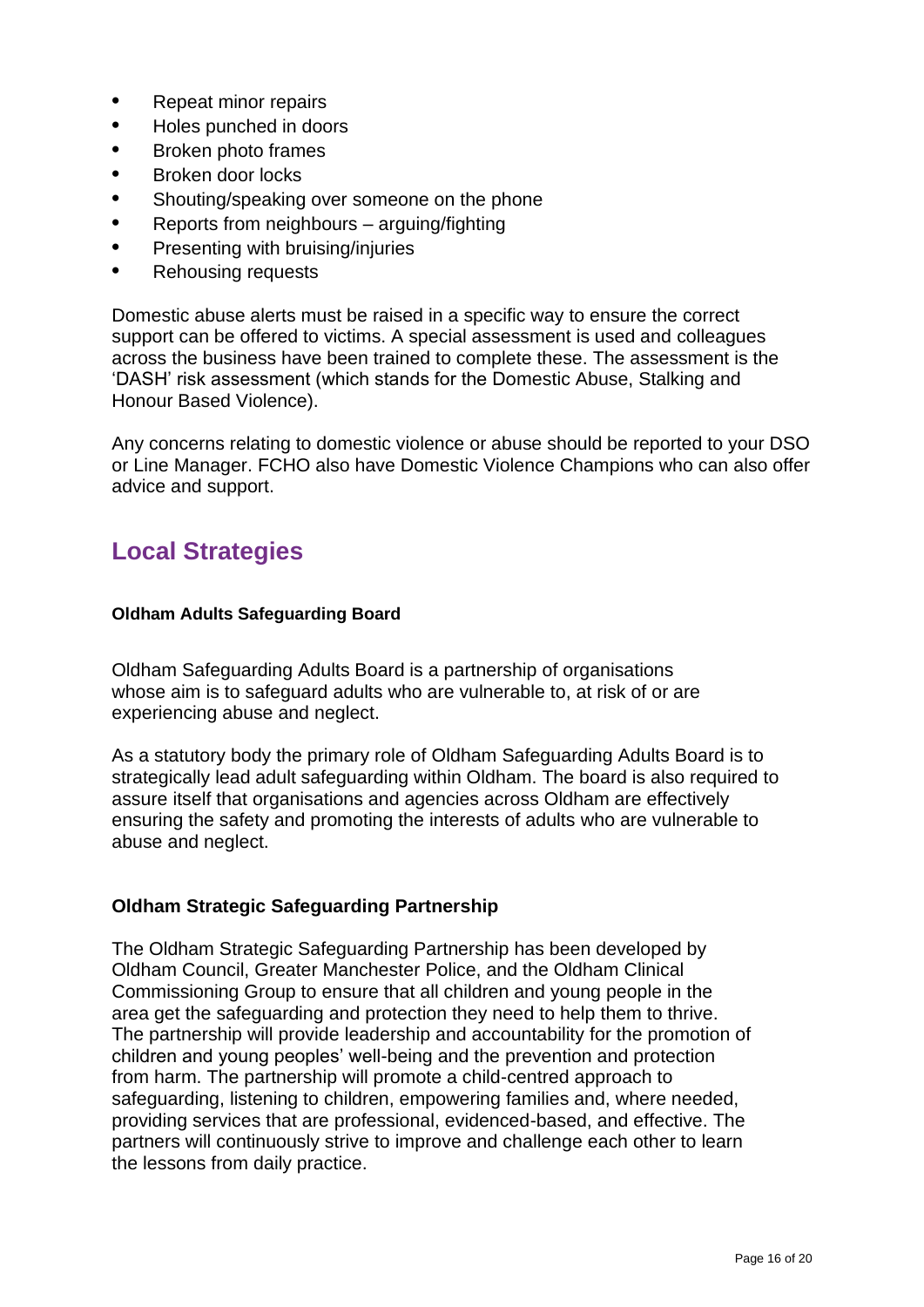# **Appendix 2 - Safeguarding concern identified by colleague**

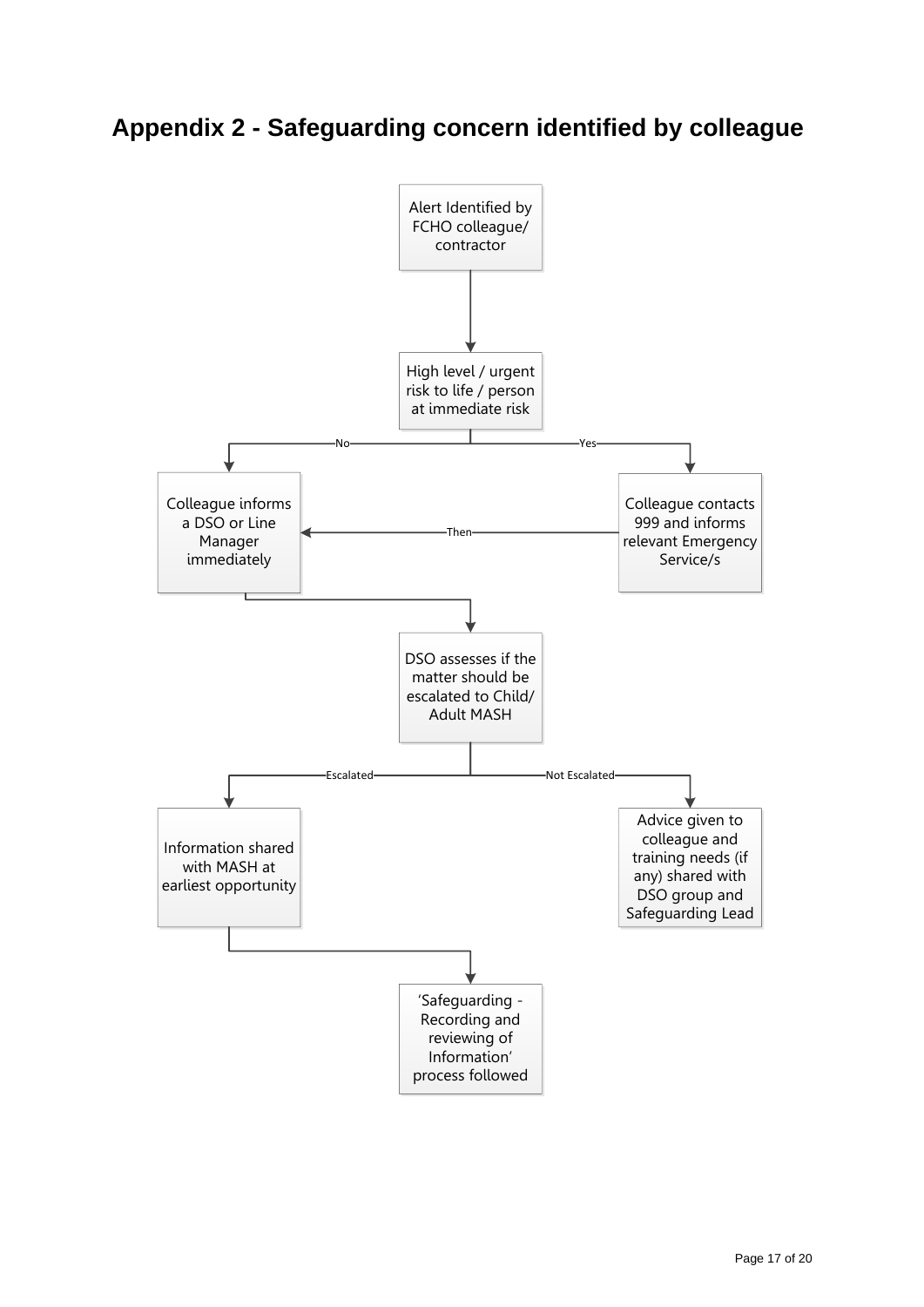# **Appendix 3 - Domestic abuse concern identified by colleague**

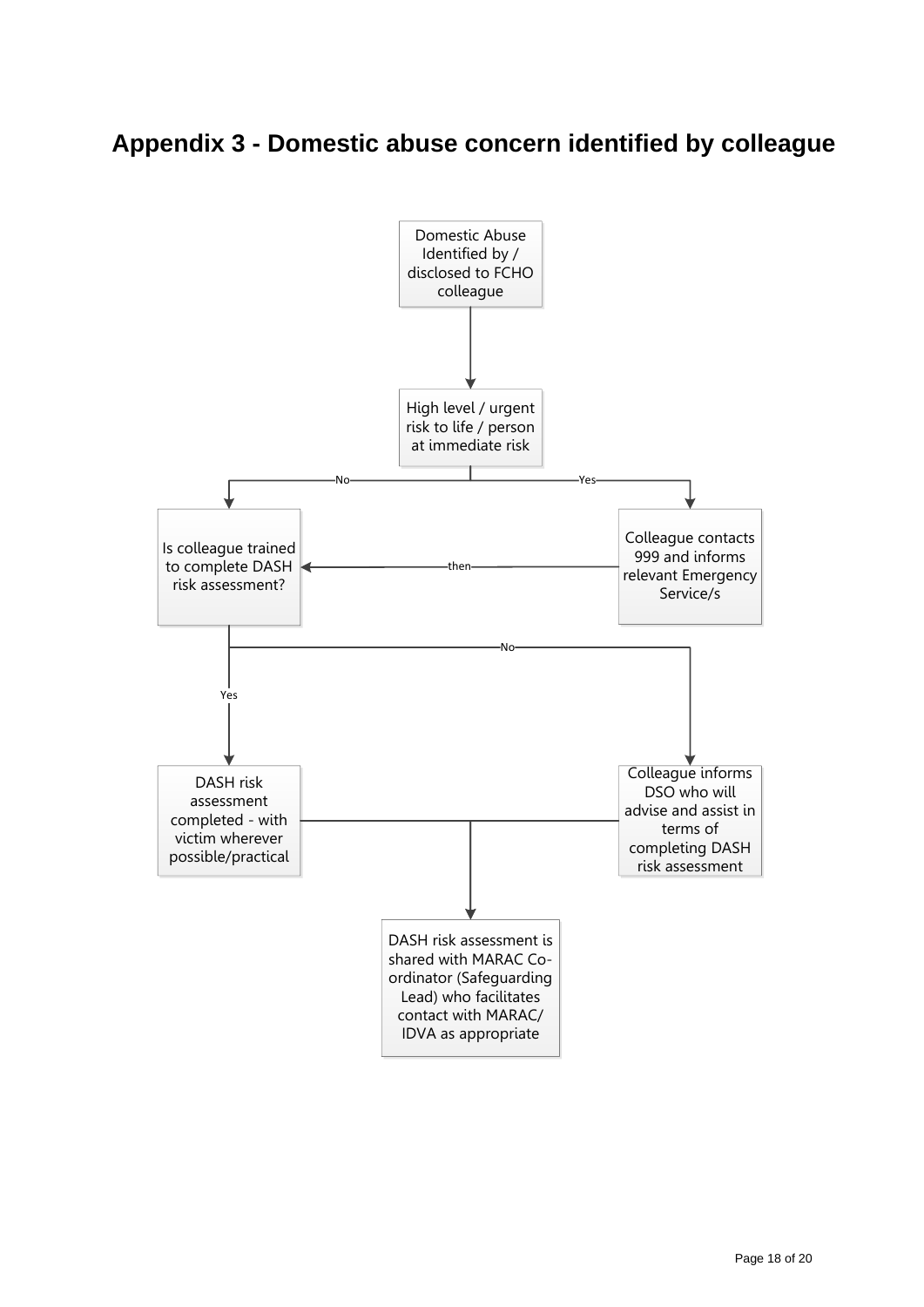# **Appendix 4 – Threats of Suicide / Self-Harm, or where an immediate risk of harm/to life is identified. Colleague Process**